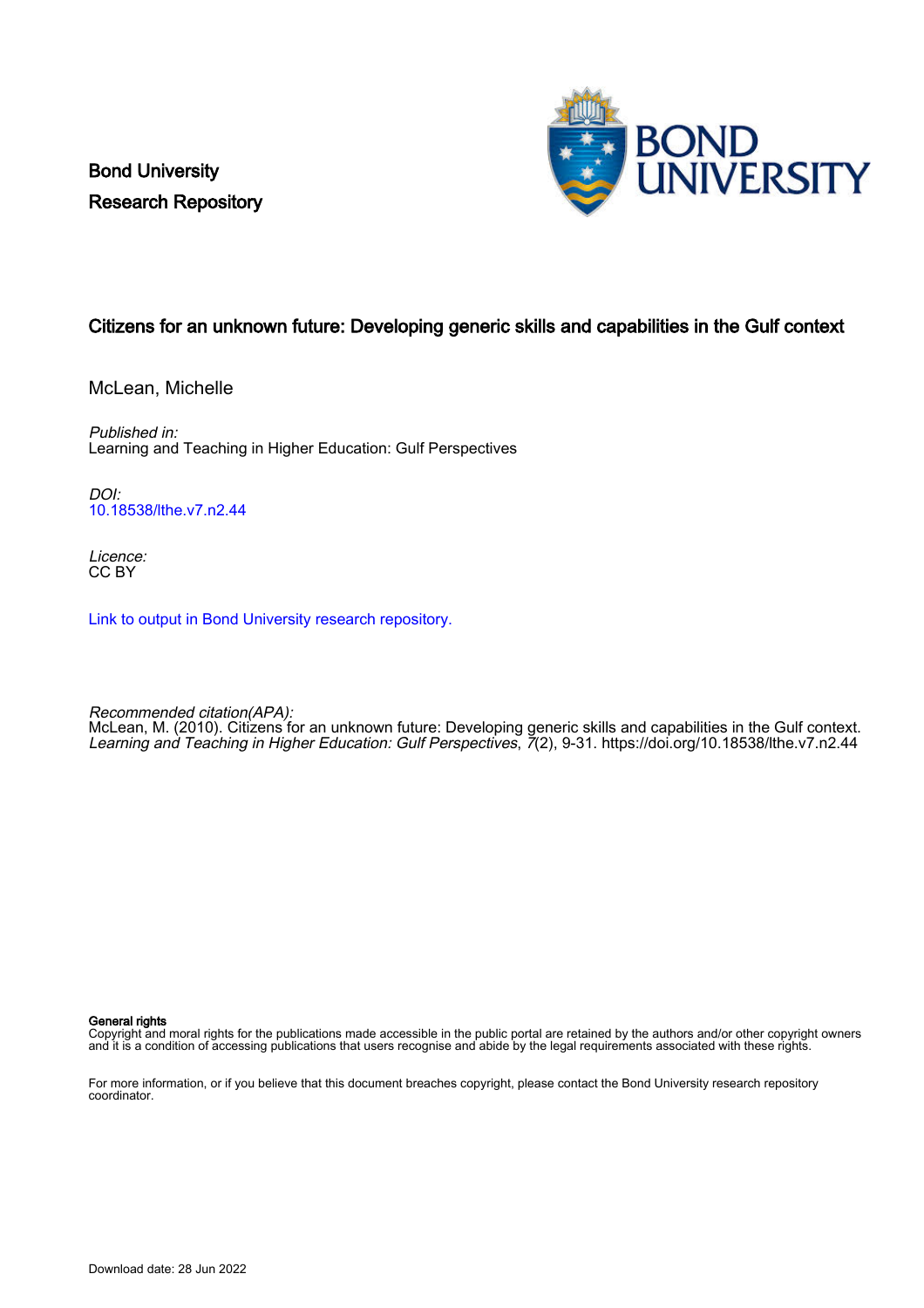# Citizens for an unknown future: Developing generic skills and capabilities in the Gulf context

Michelle McLean

> Over the past 20 years or so, there has been a growing demand for Higher Educa tion to more closely meet economic needs and employer requirements. HE in the UK and Australia, for example, has responded by iden tifying generic skills (UK) or generic graduate a ttributes (Australia) that are considered to improve students' learning, develop their employability skills and prepare them for life-long learning. The Bologna agreement has also iden ti fied skills that graduates will require as future European Union citizens. These skills have also been called 'key', 'core' or 'transferable' skills and are "the skills, knowledge and abili ties of university graduates, beyond disciplinary content knowledge which are applicable in a range of contexts" (Barrie, 2007). This paper discusses our current understanding of generic skills in Higher Education, including the Gulf, and presents research findings from the literature and from a three-year study of incoming medical students conducted at the United Arab Emirates University.

**Vol 7, Number 2**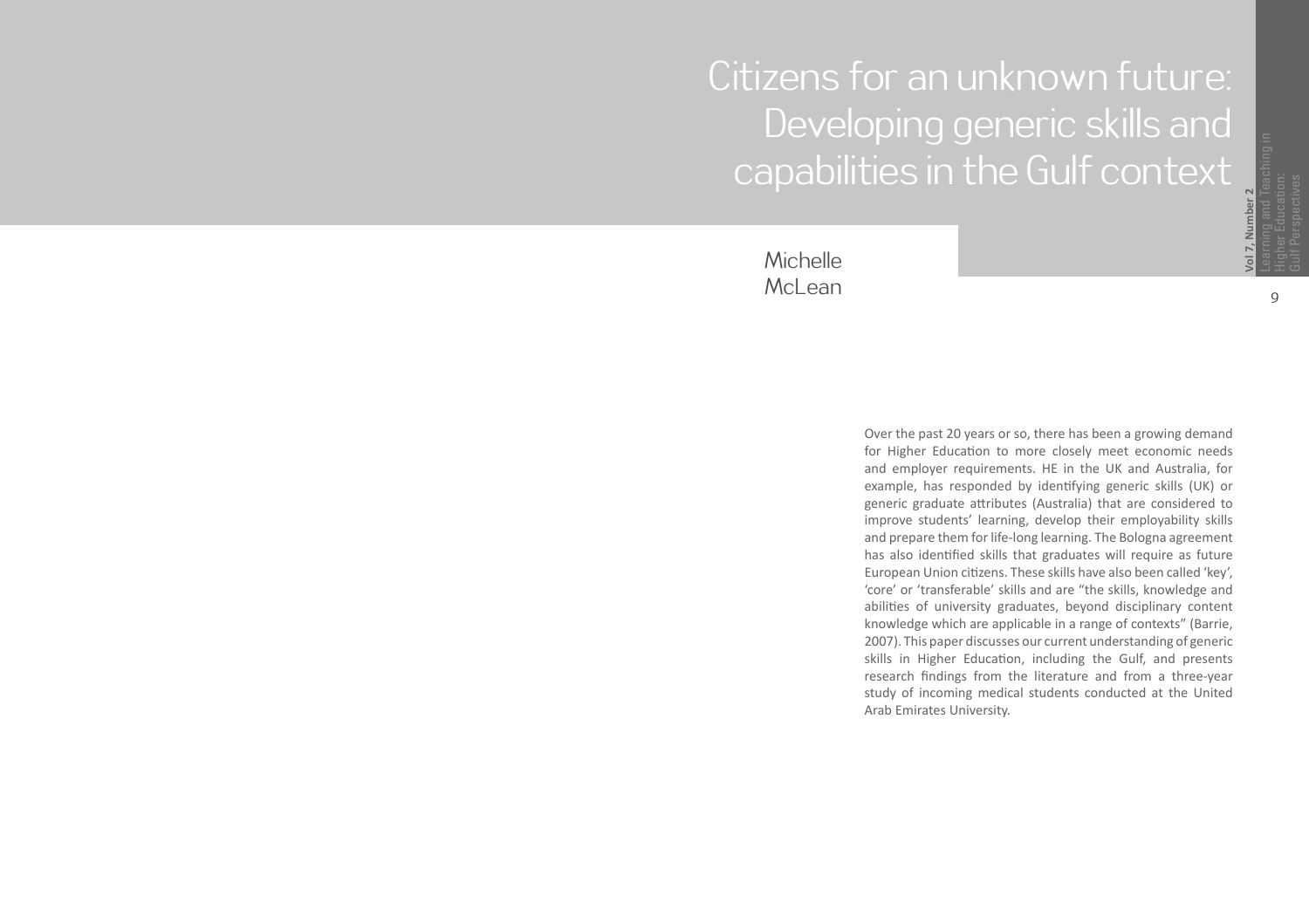# INTRODUCTION

Tradi tionally, the emphasis in Higher Educa tion has been on the acquisi tion of discipline knowledge and skills (voca tional), with the development of more general intellectual and social skills and capabili ties (transferable or generic) being a bonus (Bath et al. *,* 2004). It can, however, be argued that while disciplinary knowledge and skills are transient, "skills" or capabili ties such as teamwork, communication, problem-solving, analytical and critical thinking and leadership in fact represent the core capabili ties of any graduate, irrespec tive of the field of study. In Australia, the Finn (1991) and the Mayer (1992) Committee Reports highlighted the importance of key competencies for employment in compulsory educa tion and training. Interest in "key skills" gained momentum in the UK a fter the Dearing Report (Na tional Commission of Inquiry into Higher Educa tion, 1997) ar ticulated the view that an outcome of tertiary studies should be the attainment of skills, a ttitudes and concepts relevant to employment. In 1999, the Bologna Agreement identified attributes required of graduates as future European ci tizens (European Ministers of Educa tion, 1999). This extensive 1990s *skills agenda* debate culminated in a variety of terms describing graduate skills and capabili ties: *core capabili ties*, *key skills*, *transferable skills*, *graduate capabili ties*, even *personal and professional capabili ties*. In Australia, where these capabilities are referred to as *generic graduate attributes*, the Higher Education authority has encouraged universities to develop individual and distinct missions, with the expectation that the graduate attributes will reflect the specific mission of the graduating institution. This emphasis on graduate a ttributes is also linked to quality assurance and funding, as is evident in, for example, Wollongong University's 1997-2005 Strategic Plan:

> The a ttributes of a Wollongong graduate are the touchstone against which the university's academic programs are compared and against which, ultimately, the university's effectiveness can be measured. (James et al., 2004:5).

As a public measure of the quality of degree programmes, the Course Evaluation Questionnaire administered by the Australian Department of Educa tion, Training and Youth A ffairs includes ques tions about the teaching and learning of graduate attributes (Sharp & Sparrow, 2002).

#### DEFINITION OF GENERIC OR TRANSFERABLE SKILLS

According to the Higher Education Council of Australia (HEC, 1992), transferable attributes are "the skills, knowledge and abilities of university graduates beyond disciplinary content knowledge, which are applicable in a range of contexts and are acquired as a result of comple ting any undergraduate degree". They should represent the core achievements

of a university educa tion. Bowden et al. (2000) have described graduate capabilities as "the qualities, skills and understandings a university community agrees its students should develop during their time with the institution... These a ttributes include but go beyond the disciplinary exper tise or technical knowledge that has traditionally formed the core of most university courses". More importantly, they are "the qualities that prepare graduates as agents of social good in an unknown future" (Bowden et al., 2000). Several features define a generic graduate attribute or generic capability (Barrie, 2004):

1. They should be referred to as generic attributes rather than generic skills as they encompass more than skills and a ttitudes. '*A ttribute'* is a more global term that can accommodate new or alterna tive concep tions of knowledge and understanding.

11

- 2. The outcomes are *generic* in that the "skills" are developed regardless of the field of study or discipline knowledge. They are acquired through the various disciplinary contexts but transcend disciplinary outcomes.
- 3. They are abili ties that should be present in a *university graduate from any undergraduate degree*. They are important outcomes of university learning.
- 4. These outcomes should result from the *usual process* of Higher Educa tion. Importantly, they should not be a set of supplementary outcomes requiring an addi tional curriculum or programme.

# EXAMPLES OF EXPLICIT GRADUATE CAPABILITIES ADVERTISED BY UNIVERSITIES

A search using terms such as *"generic graduate a ttributes"* or *"graduate capabili ties"* yields many 'hits', largely university web pages, which is exactly where prospective students would look to find out what types of skills and attributes they might achieve by graduation. The University of Sydney's (n.d.) website provides one of the more explicit documenta tions of graduate capabilities. "Three holistic overarching attributes" are identified as important outcomes of university education (see Figure 1):

> Scholarship: "An attitude or stance towards knowledge: Graduates will possess a scholarly attitude to knowledge and understanding. As scholars, they will be leaders in genera ting new knowledge and understanding through inquiry, cri tique and synthesis. They will be able to apply their knowledge to solve problems and communicate their knowledge con fidently and e ffec tively.

> Global citizenship: An attitude or stance towards the world: Graduates will be global ci tizens, who will aspire to contribute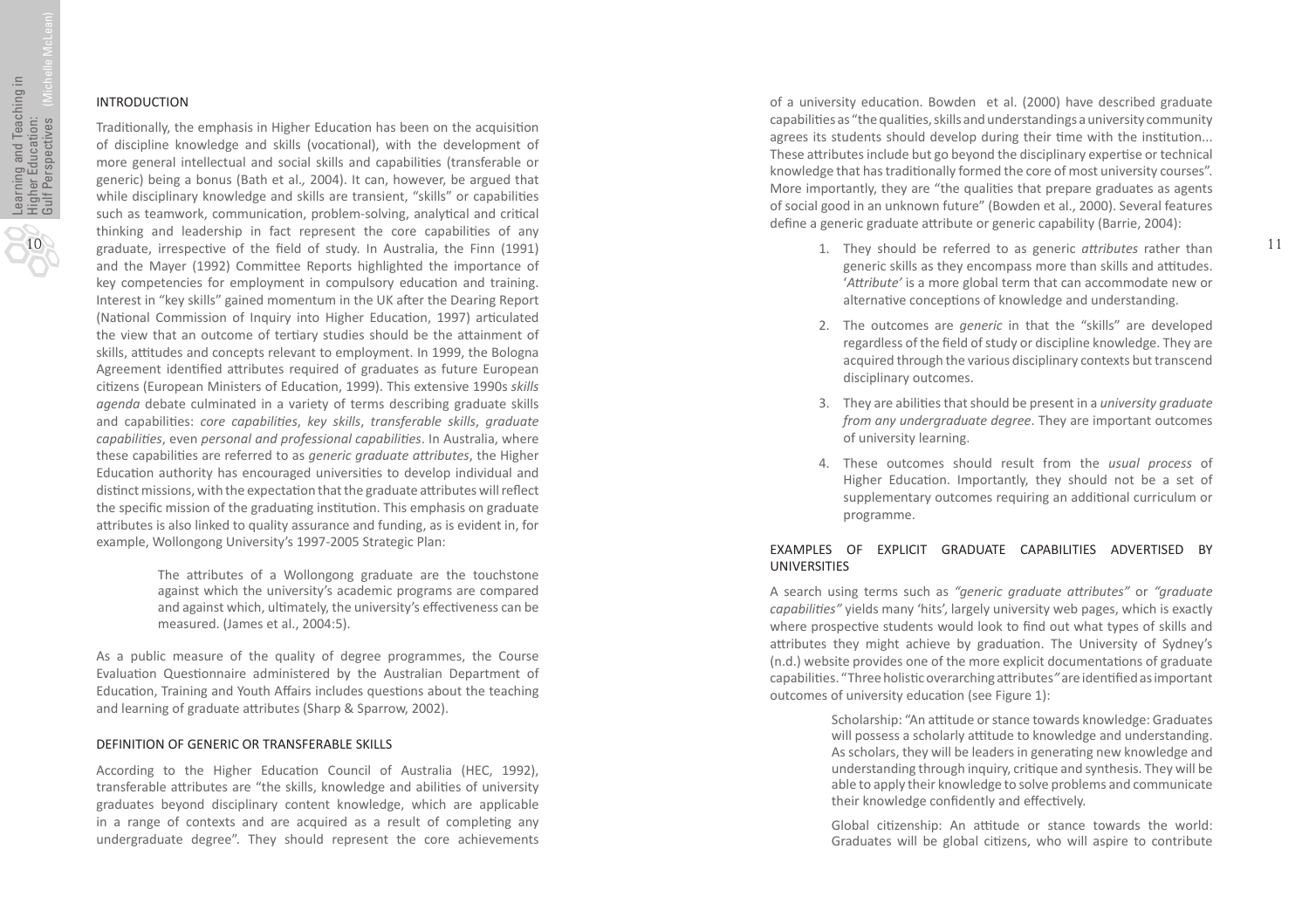12

to society in a full and meaningful way through their roles as members of local, na tional and global communi ties.

Life-long learning: An attitude or stance towards themselves: Graduates will be life-long learners committed to and capable of con tinuous learning and re flec tion for the purpose of furthering their understanding of the world and their place in it.

These 3 overarching capabilities are supported or underpinned by the development of skills and abili ties in *five key clusters* (see Figure 1):

> Research and inquiry: Graduates will create new knowledge and understanding through research and inquiry.

> Informa tion literacy: Graduates will be able to use informa tion e ffec tively in a range of contexts.

> Personal and intellectual autonomy: Graduates will be able to work independently and sustainably, informed by openness, curiosity and a desire to meet new challenges.

> Ethical, social and professional understanding: Graduates will hold personal values and beliefs consistent with their role as responsible members of local, na tional and interna tional and professional communi ties.

> Communica tion: Graduates will recognize and value communica tion as a tool for negotiating and creating new understanding, interac ting with others and furthering their own learning.



Figure 1: Model depicting the University of Sydney's generic graduate **a ttributes.**

Monash University (n.d.) is another example where graduate a ttributes are explicitly adver tised. The University uses Sir John Monash's words (1923) to frame its vision of its graduates:

> "Adopt as your fundamental creed that you will equip yourself for life, not solely for your own bene fit but for the bene fit of the whole community."

Within two overarching a ttributes (i.e. *responsible and effec tive global ci tizens* and *cri tical and crea tive scholars*), the Monash website describes a ttributes and quali ties such as ethical values, cross-cultural competence, social jus tice and skills such as technical and numeracy, leadership, communica tion and cri tical analysis. Through the Monash Passport, learners are provided with many opportuni ties (e.g. research, student administra tion, community involvement) to develop these a ttributes.

#### IMPORTANCE OF GENERIC SKILLS/ATTRIBUTES

Bowden et al. (2000) have provided three principal arguments why a university should adopt a statement of generic capabili ties and ensure the development of these attributes in the courses and programmes it o ffers. In the first instance, in line with a long-standing view that part of a university's role is to provide citizens who can function as *agents of social good and reform* in the community, graduates require more than disciplinary knowledge and skills. The second argument advocates that universi ties need to prepare their graduates for the largely *unknown realm of future*  professional practice. Knowledge therefore needs to be learnt in a way and with a purpose that develops in learners the ability to adapt to unfamiliar situations and unpredictability of future practice. The third argument relates to the *employability* of graduates. Disciplinary exper tise is but one of a large set of abili ties and skills that determine whether an individual will succeed in his/her profession.

The key role of Higher Education in ensuring quality graduates for a global economy is evidenced in a 2008 UK Council for Industry and Higher Educa tion (CIHE) document en titled "*Graduate Employability: What do employers think*  and want?". In the very first paragraph in the Foreword, Richard Davison states that

> The CIHE series of reports on international competitiveness have all stressed that our [UK] economic future rests on innova tion and delivering high value-added goods and services. Universi ties lie at the heart of our knowledge intensive future through their development of knowledge, graduates, senior management talent and through helping to develop the workforce. Graduates will play a vital role in creating wealth and underpinning the UK's interna tional competitiveness. (Archer & Davison, 2008:5)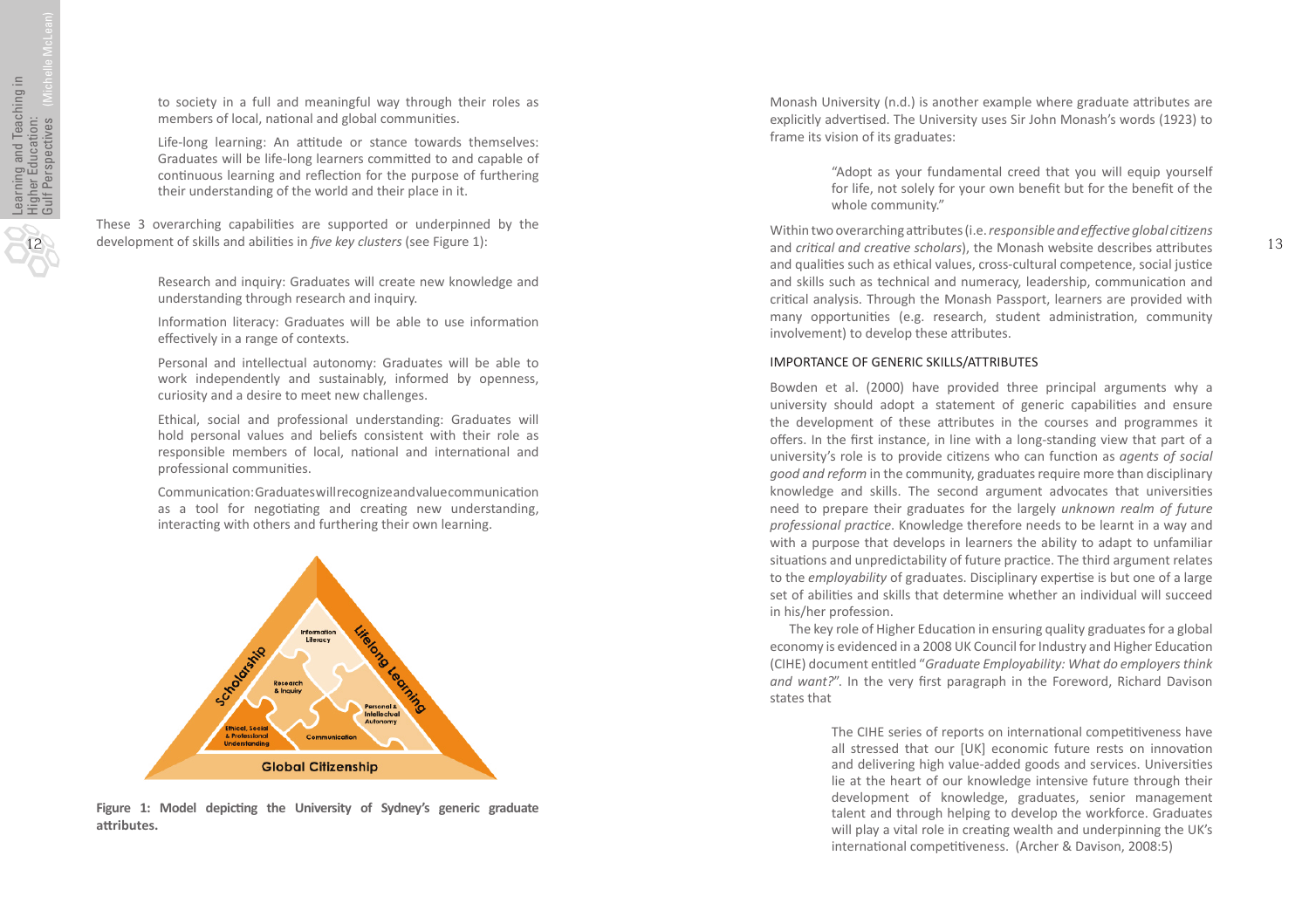In a similar "employability" vein, Bowden et al. (2000) argue that universi ties have a *social responsibility to learners*. A university educa tion should equip graduates to succeed in professional employment, assist them to make career changes and strengthen their poten tial for a more personally ful filling life. In those authors' opinion, a university which fosters the development of these generic capabilities sends students a message that it values them and supports their post-graduation success. Providing learners with a range of opportuni ties to develop these skills and allowing students to monitor their own developmental progress, is further evidence of a university's recogni tion of individual worth (Bowden et al. *,* 2000).

# GRADUATE ATTRIBUTES: EMPLOYERS

As industry and business recruit a large propor tion of graduates each year (i.e. stakeholders in the products of ter tiary educa tion), heed should be taken of desirable graduate 'employability' skills and a ttributes. The recent 2008 CIHE report on graduate employability has, however, highlighted a mismatch between employers' 'wish list' and their sa tisfac tion with the quality of graduates (Table 1). While 'so ft' skills such as communica tion and teamworking (i.e. social skills) and personality type were the most keenly sought after capabilities, employers were generally not satisfied with their level of development in graduates they interviewed or employed. The most important 'hard' skills' such as numeracy, literacy and IT skills, which universi ties are tradi tionally be tter at developing, were well down employers' list of important capabili ties (Table 2). A similar picture of tthe value of so ft skills has emerged in Australia. Capabilities such as establishing positive working relationships, managing workload e fficiently and e ffec tively, self-management, recognising and responding to the physical and psychological needs of oneself in the workplace topped the list. 'Hard' skills on the top 10 list for social science, for example, were informa tion-handling and presenta tion skills (Bowden et al., 2000; http://www.clt.uts.edu.au/QUT.social.science.html; c.f. Goodliffe, 2005 on 'so ft' skills for Engineering students).

**Table 1: Top 10 most important skills and capabili ties when recrui ting new graduates: employers' views (adapted from Archer & Davison, 2008).**

| Skill/attribute/quality             | Rank (% employers<br>identifying importance) | <b>Employer</b><br>satisfaction rank | <b>Satisfaction</b><br>gap |
|-------------------------------------|----------------------------------------------|--------------------------------------|----------------------------|
| <b>Communication skills</b>         | 1(86)                                        | 16                                   | $-15$                      |
| Team-working skills                 | 2(85)                                        |                                      | -5                         |
| Integrity                           | 3(83)                                        | 9                                    | -6                         |
| Intellectual ability                | 4(81)                                        | 5                                    | $-1$                       |
| Confidence                          | 5(80)                                        | 13                                   | -8                         |
| Character/personality               | 6(75)                                        | 6                                    | 0                          |
| Planning and organizational skills  | 7(74)                                        | 17                                   | $-10$                      |
| Literacy (good writing skills)      | 8(71)                                        | 23                                   | $-15$                      |
| Numeracy (good with numbers)        | 9(68)                                        | 7                                    | ?                          |
| Analysis and decision-making skills | 10(67)                                       | 26                                   | $-16$                      |

**Table 2: Other skills/ a ttributes (adapted from Archer & Davison, 2008).**

| Skill/attribute/quality                                  | Rank | <b>Employer satisfaction rank</b> |
|----------------------------------------------------------|------|-----------------------------------|
| IT skills                                                | 14   |                                   |
| A post-graduate qualification                            | 33   | 2                                 |
| Good degree classification                               | 15   | 3                                 |
| Qualification from an institution with a good reputation | 26   | 4                                 |
| Relevant course of study                                 | 20   | 8                                 |
| Cultural fit with company                                | 19   | 10                                |

The importance employers assign to social and personal abili ties or a ttributes was corroborated when graduates were canvassed about what led to effective learning in three contexts: university, work placement and employment (Crebert et al., 2004). The most important factors identified in all contexts were the value of teamwork, being given responsibility and collabora tive learning. Graduates also iden ti fied that working collabora tively with colleagues was the preferred way of developing their ability in terms of problem-solving, analysis, teamwork, leadership, assuming responsibility and making decisions and developing high ethical standards. In addi tion, graduates iden ti fied that the tradi tionally competitive culture of the university environment does not always provide su fficient opportunity for collabora tive learning and teamwork. In the workplace, however, individual work is rare, with team projects being the norm (Crebert et al. *,* 2004). In Rogers and Mentkowski's (2004) study which followed up the professional success of five-year alumni, faculty were of the opinion that e ffec tive graduate performance was broadly grounded in their College's framework used for constructing action, flexible use of disciplinary knowledge, collaboration and developing the capacity for self-assessment.

There is, however, a need for students to be made aware of the importance of these abilities in terms of their future professional careers. This was highlighted by an employer of engineering graduates from one Australian university:

> "Students, when they start their course, seem to be narrowly focused on their particular discipline. The need to be competent in generic skills seems to be harder for them to accept. There is a need for the University to make it very clear to students that for their future employability they need these generic skills. They are as important as the technology itself. Students need to have an image of themselves as professionals in the workplace. If they have that image, they can see why the skills are so important" (Crebert, 2002).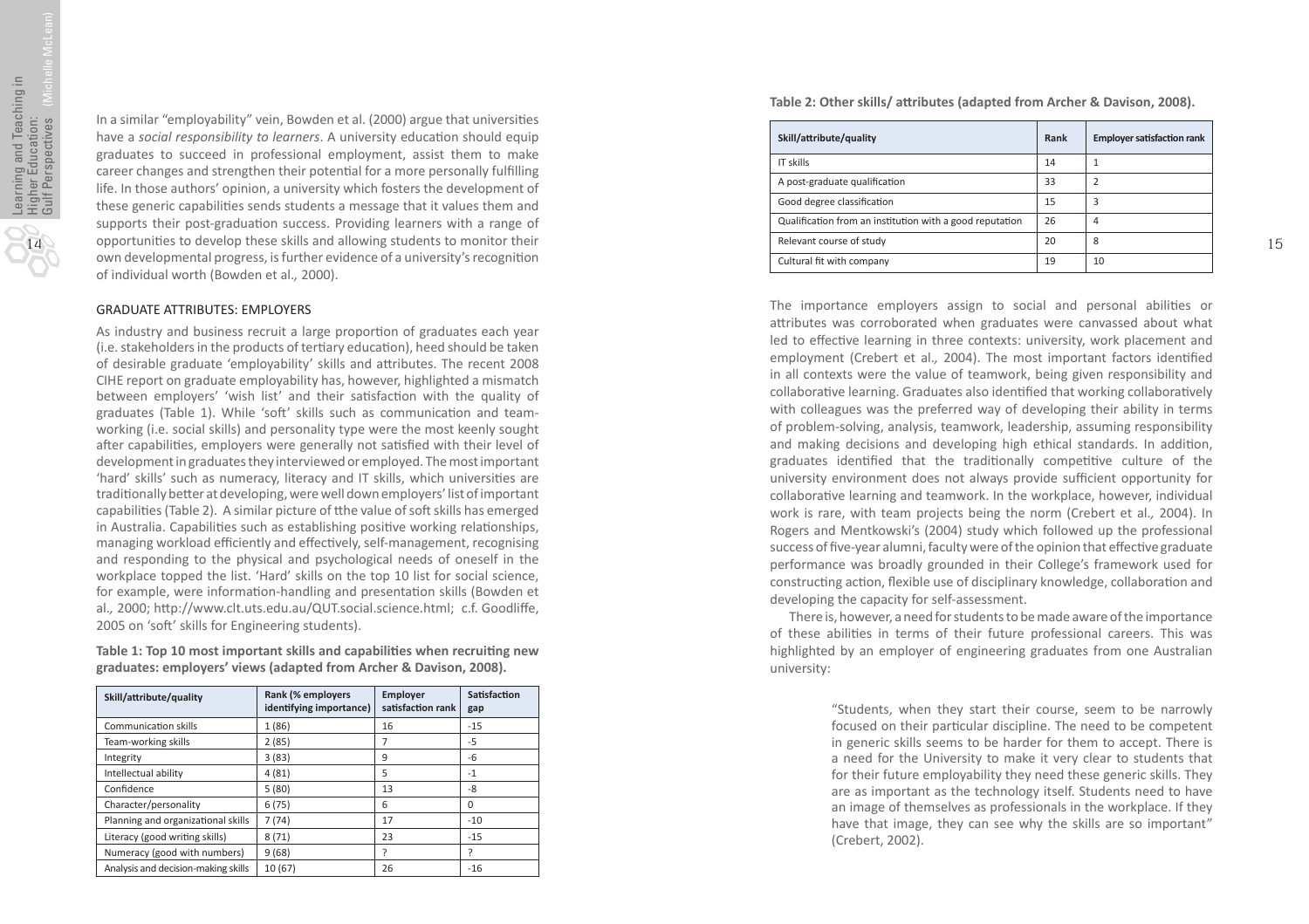It was only when students or graduates find themselves in work experience during placement or in employment that they recognised the further development of these skills, including the importance of acquiring the skills at university (Crebert et al. *,* 2004).

While accoun ting students were becoming more aware of employer expectations in terms of communication, analytical, professional and teamwork skills, Kavanagh and Drennan (2008) reported that both students and employers were of the opinion that some non-technical and professional capabilities were not being developed sufficiently during university accounting programmes. It is not surprising therefore that some professional bodies have mandated which graduate a ttributes should be included in undergraduate courses. To this end, the Australian Institution of Engineers stipulates that universities must ensure that its engineering graduates are trained in communication skills, have the ability to identify, formulate and solve problems, are able to function effectively in various roles in multidisciplinary and multicultural teams, and have the capacity for life-long learning (Tempone & Mar tin, 2000).

# WHY THE 'PATCHY' IMPLEMENTATION OF GRADUATE ATTRIBUTES?

Despite almost three decades of discussion and documenta tion, a conceptual fog has clouded the implementation of generic attributes into programmes and curricula. Reasons for this patchy implementa tion are varied. In the first instance, not only has there been little agreement about what "skills", "outcomes", "attributes", "qualities" and "capabilities" are (including level), but di ffering concep tions about how these capabili ties should be developed in learners have contributed to the lethargy. A university's list may therefore include outcomes that range from simple technical skills (e.g. *should be able to use a computer*) to complex higher order abili ties and ethical values (e.g. *demonstrate shared values, cultural awareness and tolerance for difference*) (Sharp & Sparrow, 2002; Barrie, 2006), as is re flected for "Communica tion skills" in Table 3.

Jones (2009a), from her qualitative study involving 37 academics representing a number of disciplines, documented the following barriers to graduate attribute implementation:

- *Epistemological:* Generic a ttributes are not considered as part of the discipline.
- Cultural: Generic attributes are not perceived as a central role of university.
- Intrinsic: Generic attributes are complex and difficult to define.
- *Pedagogical:* There is a lack of understanding regarding the nature of, experience with or confidence in teaching generic attributes.

*• Structural:* Reasons include large classes, lack of time, emphasis on research and the teaching of generic attributes not supported by the department.

**Table 3: Examples of the variation in descriptions for Communication as a capability (adapted from Sharp & Sparrow, 2002).**

| Institution  | <b>Attribute</b>                           | <b>Description</b>                                                                                                                                                                                                                                                                                                                                            |  |
|--------------|--------------------------------------------|---------------------------------------------------------------------------------------------------------------------------------------------------------------------------------------------------------------------------------------------------------------------------------------------------------------------------------------------------------------|--|
| University A | Communication                              | Communicates effectively in professional practice<br>and as a member of the community                                                                                                                                                                                                                                                                         |  |
| University B | Communication                              | Effective written and oral communication skills                                                                                                                                                                                                                                                                                                               |  |
| College C    | Interpersonal<br>& public<br>communication | Students should develop the abilities to reflect<br>upon and integrate their personal, professional<br>and academic experiences in ways that allow them<br>to work and live effectively in different contexts<br>and environments                                                                                                                             |  |
| University D | Communication skills                       | Use clear, appropriate and accurate written,<br>٠<br>oral and aural styles<br>Make use of standard IT tools to enhance<br>٠<br>communication<br>Use numerical data effectively to enhance<br>٠<br>communication<br>Use visual and media styles to enhance<br>٠<br>communications<br>Communicate in one or more languages<br>٠<br>other than the mother tongue |  |

Barrie (2004, 2006, 2007) ascribes the slow implementa tion of generic capabili ties partly to the conceptually di fferent ways in which academics perceive the teaching and learning of these a ttributes. Barrie's (2003) phenomenographic doctoral study involving 15 academics from a number of disciplines was a seminal research project. The conceptual framework developed has influenced the generic graduate attribute deliberations in Australia and has certainly informed the University of Sydney's policy. One must bear in mind that at the time of Barrie's (2003) research, most Australian universities were already advertising these graduate outcomes, but with li ttle or no quality assurance process to ensure implementa tion. A synthesis of Barrie's research, taken from Barrie (2007), can be found in Appendix 1, which shows the "what" (outcomes) and the "how" (process) of academics' perspectives on generic skills. The "what" is depicted as four qualitatively dis tinct concep tions of generic a ttributes (i.e. *precursory*, *complementary, transla tion* and *enabling*), while the "how" pertains to the processes involved in developing these skills. Six processes involving teaching *vs.* learning were iden ti fied: *remedia tion, separate courses, in the context of discipline content, in the process of how the discipline content is taught, engagement in the*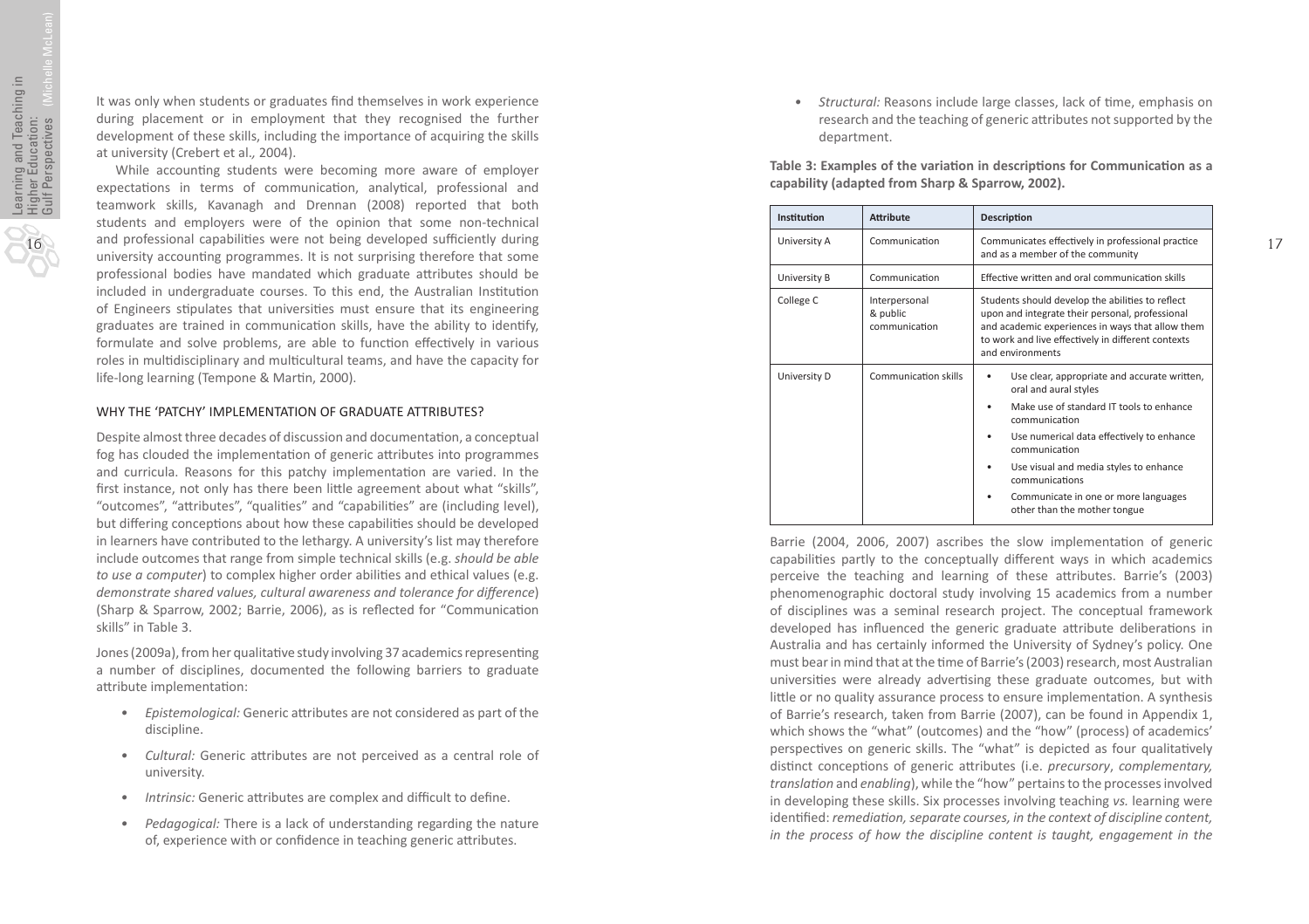*course* and *through the experiences of par ticipa ting in university life*. As the diagram shows, there was some relation between these two dimensions, with individual academics (indicated by numbers 1-15) tending to posi tion themselves more towards a Precursor-Remedial view of these skills, or towards an Enabling-Par ticipatory view.

According to Jones (2009a,b), this patchy implementa tion may also be explained in terms of the tacit becoming explicit. In that author's opinion, some generic skills and attributes were historically embedded within the realm of tacit knowledge of a discipline and so were already being developed within the disciplinary context. Administrators and educators now require them to be explicitly advertised and mapped. While some (e.g. Leggett et al., 2004) are of the opinion that generic capabili ties need to be made explicit and ac tively iden ti fied and developed, Jones (2009a,b) sees this as part of the problem: asking teachers to now check a list of a ttributes and skills that were previously embedded in the discipline content and prac tice. For Jones (2009a,b), de-disciplining and decontextualising graduate a ttributes has created barriers for implementation. That author has identified a gap between some academics' ideal notions of generic attributes and their being included in teaching practice (i.e. espoused vs. practiced). Her qualitative study found that while attributes such as critical thinking, problem-solving and communica tion may be highly valued by teachers, what is actually taught depends on individual academic's interpretations of generic attributes, reducing complex capabilities to learning objectives that can be defined, as well as taking into account practical constraints such as large classes and an institution's research agenda (Jones, 2009a). As educators and educational administrators, we have definitely not all been singing from the same hymn sheet in terms of graduate attributes!

#### DEVELOPING GENERIC GRADUATE ATTRIBUTES

For Bowden et al. (2000), achieving a desired capability is a developmental and sequential process, requiring time and with opportunities to demonstrate the capability with increasing consistency, complexity and sophistication (i.e. from developing, through application to professional use). Fostering the development of capabilities within a university course therefore requires *curriculum decisions*, as well as *teaching and learning strategies* that highlight variation in experience and reflection on the potential the experience affords to handling new situations, and *assessment strategies* that involve more than technical competence. Those authors identified a number of key principles or cri tical elements if generic a ttributes are to be successfully incorporated in the curriculum:

1. Development of generic capabilities has little meaning unless embedded within the *context of the discipline*. These a ttributes will then be contextualised di fferently within the various disciplines (Table 4) (Scou fis, 2000; Bath et al. *,* 2004; Jones, 2009a,b).

- *2. Specific provision in the curriculum* is required to ensure development of these capabilities. This generally involves curriculum planning and documenta tion indica ting where and how they will be developed (i.e. at the level of administrators, curriculum designers)
- 3. A commitment to developing transferable graduate attributes requires important decisions in terms of *teaching and learning* (i.e. involving individual teachers)
- *4. Assessment* of generic skills is complex and should take cognisance of factors such as the student's role in the assessment, and percep tions of whether the capability contributes to employability.

**Table 4: Core graduate a ttributes contextualised (Scou fis, 2000).**

| <b>Attribute</b>        | <b>Health and Nursing</b>                                                                                                                                      | <b>Employment Relations</b><br>& Work                                                                                                           | <b>Science</b>                                                                                                                    |
|-------------------------|----------------------------------------------------------------------------------------------------------------------------------------------------------------|-------------------------------------------------------------------------------------------------------------------------------------------------|-----------------------------------------------------------------------------------------------------------------------------------|
| Oral<br>communication   | Use appropriate<br>٠<br>professional language<br>Demonstrate<br>٠<br>caring therapeutic<br>interpersonal skills<br>and attributes                              | Demonstrate clear,<br>٠<br>confident verbal<br>expression with<br>appropriate language<br>and style fit for<br>purpose<br>Lead discussions<br>٠ | Speaking<br>٠<br>scientifically-<br>communication<br>with peers and<br>others                                                     |
| Information<br>literacy | Evidence-based<br>٠<br>nursing<br>Defining the task<br>٠<br>and then assessing,<br>evaluating and<br>integrating relevant<br>research into Nursing<br>Practice | Accessing and<br>٠<br>utilizing research<br>material including<br>web and CD-based<br>resources<br>Using primary and<br>٠<br>secondary research | Drawing upon text,<br>index, web, library<br>as information<br>sources<br>Being able to<br>cross-reference<br>information sources |

# GENERIC GRADUATE ATTRIBUTES IN THE GULF REGION: THE *STATUS QUO*

In gathering information pertaining to the status of generic attributes in the Gulf region, two assumptions were made. The first was that since these are a ttributes expected of all university or college graduates, they would be *reflected in the outcomes* of university programmes. Secondly, they would be explicitly *advertised*, either on a website (mission statement or vision) or in a prospectus. With this in mind, the websites of a number of state universi ties in the region (Oman, UAE, Saudi Arabia, Kuwait, Qatar) were searched using words and phrases such as "*generic skills"*, "*generic a ttributes",* and finally, "prospectus". The search did not, however, yield significant information. Mission statements generally made reference to the objec tives of the university, with occasional mention of graduate outcomes. Sultan Qaboos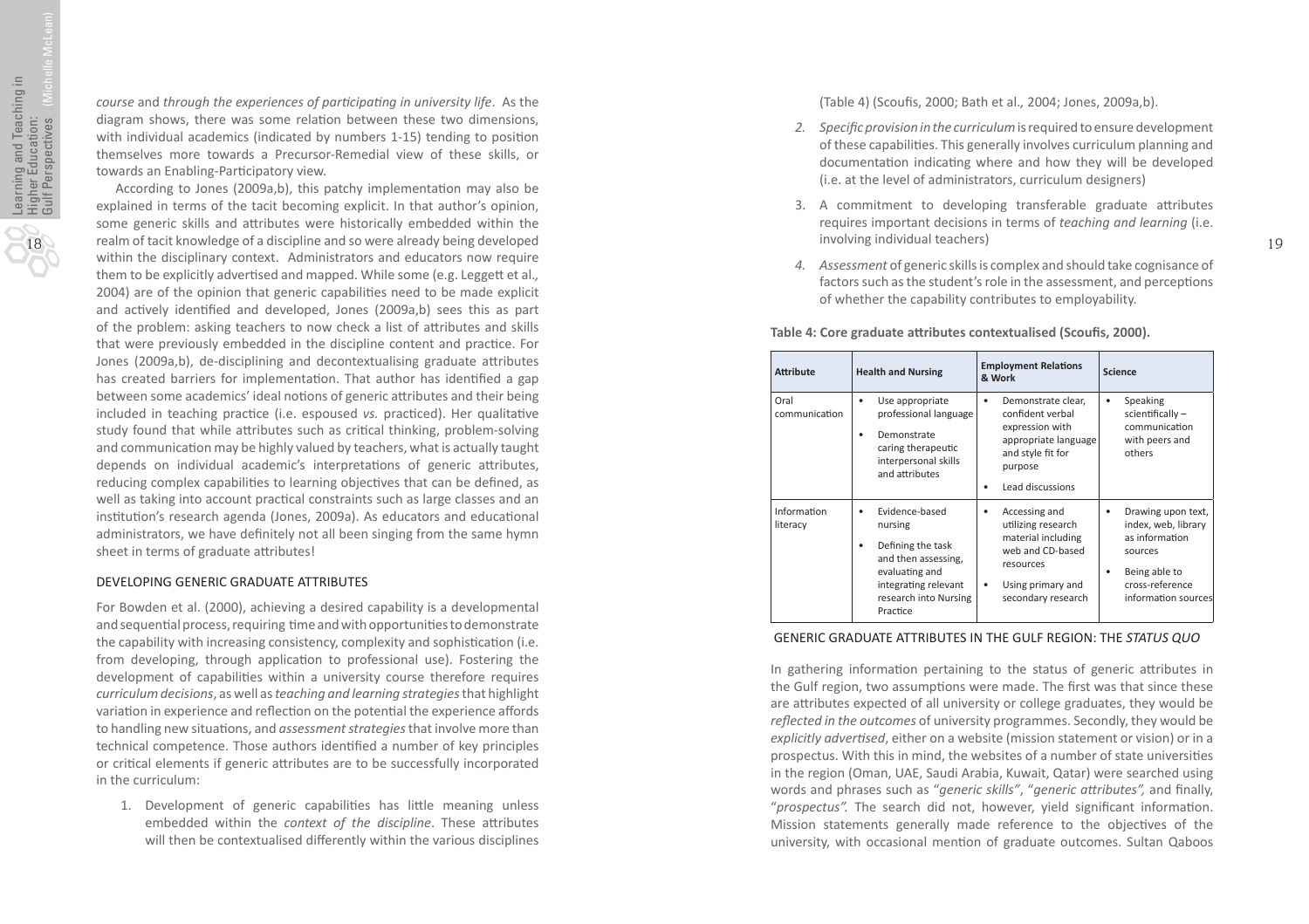20

University, for example, advertises University objectives in terms of Higher *Educa tion*, *Research* and *Community Service*, in which there is some reference to graduate outcomes (e.g. preparation of creative and innovative Omani youth who are life-long learners).

From the website of King Abdulaziz University (Saudi Arabia), one can download a template on national programme specifications (National Commission for Academic Accredita tion and Assessment, n.d.). This document s tipulates that programmes need to be de fined in several domains of learning outcomes (*knowledge/cogni tive domain*, *cogni tive skills*, *interpersonal skills and responsibility*, *communica tion*, *IT, numerical skills*, *psychomotor skills*) in terms of *description, teaching strategies* and *assessment*.

Using examples from the UAE, the website of United Arab Emirates University provides prospective applicants with little information on the sort of graduates they can expect to become. With some delving into individual college documents, courtesy of colleagues, there is some ac tivity under way in terms of documentating and implementing standards and benchmarks. For example, the College of Humani ties and Social Science has developed *employability/entrepreneur* benchmarks for its programmes (Johnson, *pers.*  comm.). To this end, the College advertises that the holders of degrees will be able to demonstrate the following:

- *Communica tion skills* (expanded):
	- Read, understand and present informa tion in a variety of forms, e.g. words, graphs, charts, diagrams.
	- Write effective reports/essays, setting issues in perspective, leading to clear personal findings or conclusions.
	- Make clear and effective oral presentations.
	- Use relevant methodologies and technical and statistical knowledge and skills to explain or clarify ideas.
	- Share information using a range of communications means and technologies, e.g. voice, e-mail, so ftware.
- *Informa tion management*
- *Numeracy*
- *Problem-solving, decision-making and crea tivity*
- *Team-work*
- *Project management*
- *Personal responsibility/mo tiva tion* (expanded):
	- Set goals and priori ties balancing compe ting demands.
	- Accept responsibility and accountability for one's own performance and behaviour.
	- Recognise the need for continuous learning and professional growth.
- Implement the values of hard work, honesty and integrity.
- Demonstrate personal initiative.
- Demonstrate shared values, cultural awareness and tolerance for di fference.
- Be socially responsible, taking into account the interests of others.
- Demonstrate career interests and goals, awareness of programme-related career possibili ties.

For the Higher Colleges of Technology, graduate outcomes are adver tised brie fly in the Mission Statement available in the *2009-2010 Prospectus* (Higher Colleges of Technology, 2009). The prospectus states that

Graduates of the Colleges will have the

- linguistic ability to function effectively in an interna tional environment,
- technical skills to operate in an increasingly complex technological world,
- intellectual capacity to adapt to constant change, and
- leadership poten tial to make the fullest possible contribu tion to the development of the community for the good of all its' people.

#### HCT graduates will also

have an unparalleled opportunity to prepare themselves for meaningful and successful lives as leaders in the UAE. …..The long standing reputation of our graduates among employers and within the UAE community as mo tivated, skilled and produc tive employees gives our alumni an enviable status in the country (HCT, 2009).

Perhaps the best example of explicit graduate capabili ties is available from Zayed University (ZU). By subscribing to an Academic Program Model, ZU is commi tted to preparing educated leaders in their community, na tion and world. Each ZU course focuses on one or more of the six University-speci fied learning outcomes (ZULOs) which are incorporated into normal coursework. As such, they are an integral part of the disciplinary content and assessment of the course (ZU, 2009).

ZULOs are considered as the cornerstones to the success of ZU graduates. ZU graduates should therefore be able to:

> 1. Communicate e ffec tively in English and Modern Standard Arabic, using the academic and professional conven tions of these languages appropriately *(Language)*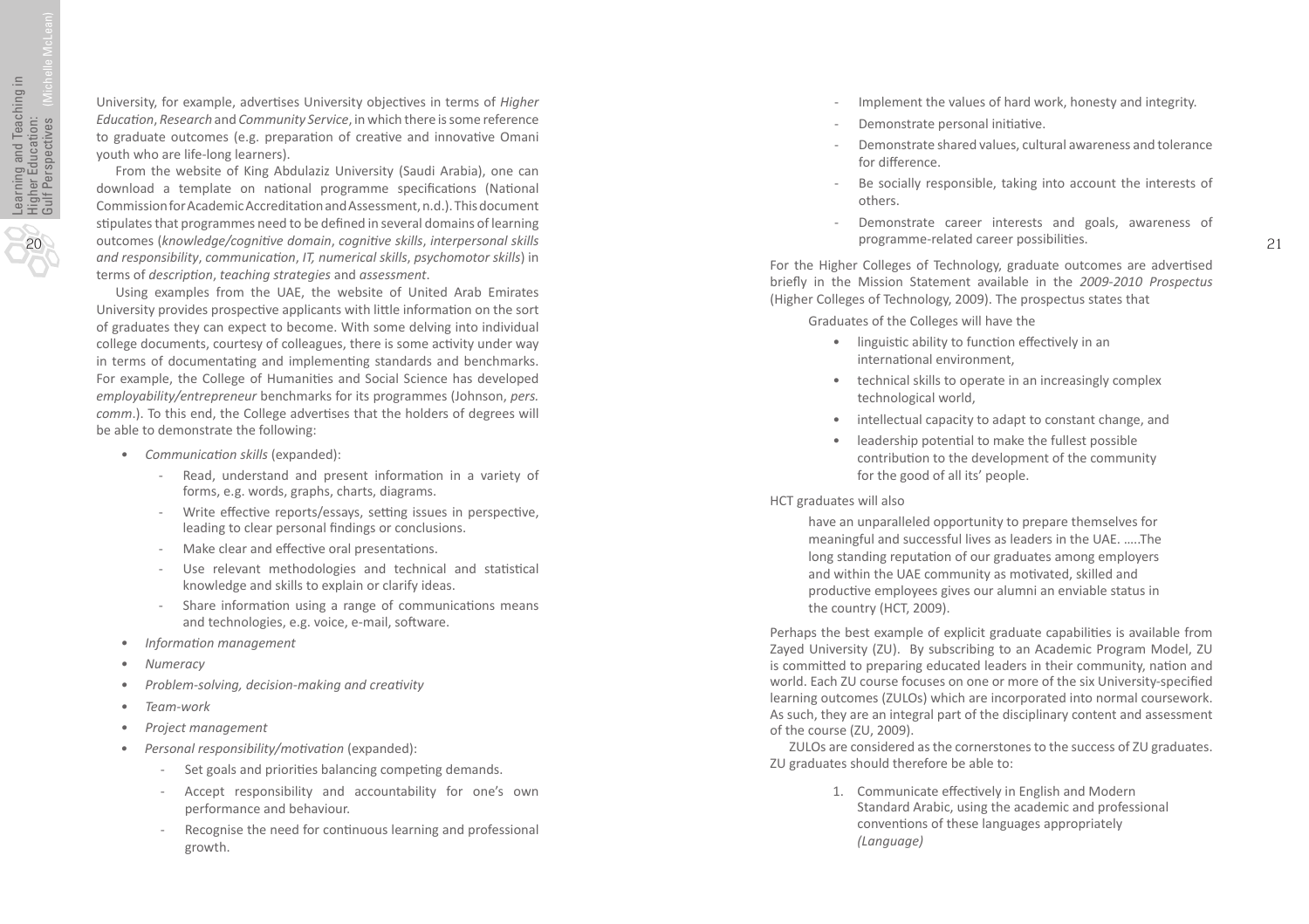- 2. Use current informa tion technology to enhance produc tivity and e ffec tiveness *(Informa tion technology)*
- 3. Use both cri tical and quan tita tive processes to solve problems and to develop informed decisions *(Cri tical thinking and quan tita tive reasoning)*
- 4. Find, evaluate and use appropriate informa tion from mul tiple sources to respond to a variety of needs (*Informa tion literacy* )
- 5. Understand and value their own and other cultures, perceiving and reacting to differences from an informed and socially responsible point of view *(Global awareness)*
- 6. Undertake leadership roles and responsibili ties, interac ting e ffec tively with others to accomplish shared goals *(Leadership)*

Each college adver tises its Major Learning Outcomes (MALOs) which generally re flect the ZULOs but which may be tailored for the course or profession (e.g. Table 5).

**Table 5: Major Learning Outcomes of Zayed University's College of**  Communication and Media Sciences, reflecting the University Learning **Outcomes.**

| Zayed University Learning Outcomes (ZULO's)  | <b>Communication and Media Sciences</b><br>Learning outcomes (MALO's) |
|----------------------------------------------|-----------------------------------------------------------------------|
| Language                                     | Language and Communication Competence                                 |
| Information Technology                       | <b>Technical Competence</b>                                           |
| Leadership                                   | Leadership and Professionalism                                        |
| <b>Information Literacy</b>                  | <b>Information Literacy</b>                                           |
| <b>Global Awareness</b>                      | <b>Global Awareness</b>                                               |
| Critical Thinking and Quantitative Reasoning | Critical Thinking and Reasoning                                       |

# EMIRATISATION, GRADUATE ATTRIBUTES AND UAE HIGHER EDUCATION

The UAE Government recently set up the Federal Human Resources Authority and the Emirates Council for Emiratisation, plus several other initiatives to promote emiratisation in an effort to alleviate unemployment amongst the National population and to reduce the dependence on foreign labour. Currently, less than 1% of Emira tis are currently employed in the private

sector and 10% are unemployed, with the figure rising to 14% in Abu Dhabi (Al-Awadhi, 2010). There are around 3,000 Na tional job-seekers, most of whom are graduates (Emirates News, 2010). According to Al-Awadhi (a member of the Federal National Council) and others (e.g. Randeree, 2009), tertiary institutions have an important role in skilling National students for their future roles as leaders in strategic industries. The educa tion system is, however, falling short of graduating Emiratis with the skills needed to compete against global market candidates. Providing effective vocational training to reduce the skills gap is one of the strategies required to implement the emira tisa tion policy (Al-Awadhi, 2010). According to Al-Shaiba (2010), developing creative human resources for the UAE requires an education strategy that focuses on creativity, constructive scientific thinking and modern technology and methods. Their recommendations are to ascertain the local labour market requirements for the next 10 years and provide appropriate higher educa tion programmes to prepare Na tional undergraduates. This will, however, necessitate a strong relationship between industry, business and UAE public and private higher education institutions. Identifying a common set of generic graduate attributes and ensuring mechanisms are in place in terms of teaching and learning and workplace experience would certainly contribute to producing graduates who are be tter prepared for professional life.

# GENERIC SKILLS RESEARCH: UAE

# *A three-year study of first year medical students at UAE University*

A three-year project involving three cohorts (2006-2008) of incoming medical students was undertaken at UAEU's Faculty of Medicine and Health Sciences (FMHS). Using a validated inventory (Whi ttle & Murdoch-Eaton, 2004), incoming first year medical students were asked to indicate (on a 4-point scale) their experience and con fidence regarding 31 generic skills in six categories:

- *informa tion-handling*
- *informa tion technology*
- *technical and numeracy*
- *organiza tional*
- *managing learning*
- *presenta tion and communica tion skills* .

A score below 3 was considered as 'inexperienced' and 'not con fident'. A year later, the survey was repeated to assess skill development over the first year of a two-year Medical Sciences Course (MSC), which adver tises skills development as course outcomes.

Incoming students were most practiced and most confident in their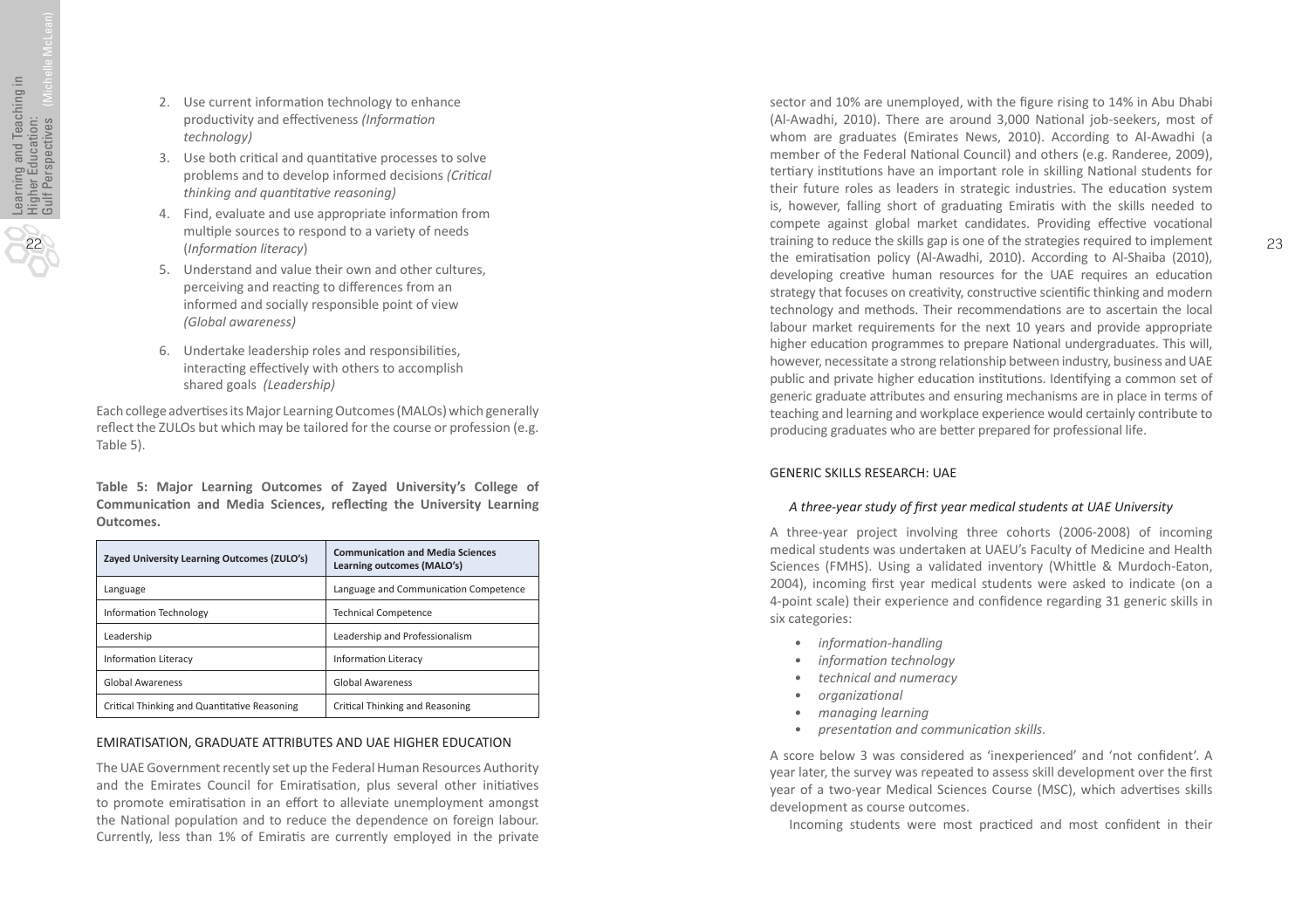24

*organiza tional* and *IT skills*, while they rated their experience and ability with *technical and numeracy* skills lowest, followed by their *presenta tion*  and communication skills (Table 6). After a year, although this ranking did not change, advances were reported in their *informa tion-handling* skills. However, opportunities to practice *technical and numeracy* skills, and hence their con fidence, declined signi ficantly.

**Table 6: Ranking of categories of skills of students on entry and a fter one year of study.** (Skills above the line represent scores >3 on a 4-point scale).

| <b>Entering (MSC1)</b>                            |                                                                                                               | A year later (MSC2)                                                                                    |                                                   |
|---------------------------------------------------|---------------------------------------------------------------------------------------------------------------|--------------------------------------------------------------------------------------------------------|---------------------------------------------------|
| <b>Experience</b>                                 | Confidence                                                                                                    | <b>Experience</b>                                                                                      | Confidence                                        |
| 1. Organizational<br>2.1T<br>3. Managing learning | 1.1T<br>2. Organizational<br>3. Managing learning                                                             | 1. Organizational<br>2.1T<br>3. Managing learning<br>4. Information-handling   4. Information-handling | 1.1T<br>2. Organizational<br>3. Managing learning |
| 5. Communication<br>6. Technical/numeracy         | 4. Information-handling 4. Information-handling 5. Communication<br>5. Communication<br>6. Technical/numeracy | 6. Technical/numeracy                                                                                  | 5. Communication<br>6. Technical/numeracy         |

Some survey results were not surprising. For example, the high ranking of computer literacy may be explained in terms of the UAEU's General Requirements foundation year, until recently compulsory for all medical students, which concentrates on Mathema tics, English and Computer skills. In addi tion, UAE students are generally able to a fford computers and other digital communication media. UAEU medical students' self-rated computer literacy was far superior to that described by Whi ttle & Murdoch-Eaton (2004) for the 2000-2001 students in the UK, where 15% of incoming medical students reported little experience with email, for example, with 8% never having used it. When asked about important transferable skills for medicine, the UK students rated IT skills the least important (Whi ttle & Murdoch-Eaton, 2001), much like Kathmandu medical students (Shankar et al. *,* 2002). Almost a decade later, I wonder whether these UK and Nepalese students have the same percep tions, considering the advances in digital technology.

Incoming male students reported less practice and less confidence in many skills (Table 7, Table 8), which was the an tithesis of the 2000-2001 cohort of UK students (Whittle & Murdoch-Eaton, 2001). In the present study, the self-reported lower level of skills experience and ability may explain, in part, the lower academic averages for male cohorts, sugges ting that they may require addi tional support at the outset of their studies. This signi ficant

gender di fference was, however, reduced a fter the first year of studies (Table 8, Table 9).

**Table 7: Ranking of categories of skills by male and female students on entry.** (Skills above the line represent scores >3 on a 4-point scale).

| Males: on entry                                                      |                                                                                              | <b>Females: on entry</b>                                                     |                                                                             |
|----------------------------------------------------------------------|----------------------------------------------------------------------------------------------|------------------------------------------------------------------------------|-----------------------------------------------------------------------------|
| <b>Experience</b>                                                    | Confidence                                                                                   | <b>Experience</b>                                                            | Confidence                                                                  |
| 1.1T<br>2. Organizational<br>3. Managing learning                    | $1.1$ T<br>2. Organizational                                                                 | 1. Organizational<br>2.1T<br>3. Managing learning<br>4. Information-handling | 1.1T<br>2. Organizational<br>3. Managing<br>learning                        |
| 4. Information-handling<br>5. Communication<br>6. Technical/numeracy | 3. Managing learning<br>4. Information-handling<br>5. Communication<br>6. Technical/numeracy | 5. Communication<br>6. Technical/numeracy                                    | 4. Information-<br>handling<br>5. Communication<br>6. Technical<br>numeracy |

**Table 8: Total skills inventory score for first year medical students on entry**  and followed up a year later. (NS = not significant).

|                            | <b>Total inventory</b>     |                            |
|----------------------------|----------------------------|----------------------------|
| <b>Students</b>            | Experience                 | Confidence                 |
| Year 1 cohort              | $3.13$ §± 0.32             | $2.96\S \pm 0.38$          |
| Year 2 cohort              | $3.10\frac{5}{5} \pm 0.31$ | $2.96\S \pm 0.37$          |
| Year 1 males               | $3.00\frac{1}{2} \pm 0.38$ | $2.86\frac{1}{2} \pm 0.41$ |
| Year 2 males               | $3.05\frac{1}{2} \pm 0.30$ | $2.93\frac{1}{2} \pm 0.39$ |
| Year 1 females             | $3.18\S \pm 0.28$          | $3.00$ §± 0.36             |
| Year 2 females             | $3.12\S \pm 0.32$          | $2.98\S \pm 0.36$          |
| p: Y1:Y2                   | <b>NS</b>                  | <b>NS</b>                  |
| p: Y1M:Y2M                 | <b>NS</b>                  | <b>NS</b>                  |
| p: Y1F:Y2F                 | <b>NS</b>                  | <b>NS</b>                  |
| P: Y1M: Y1F                | 0.0009                     | 0.03                       |
| Y2M:Y2F                    | <b>NS</b>                  | <b>NS</b>                  |
| §Experience vs. confidence | $p < 0.000001 - 0.04$      |                            |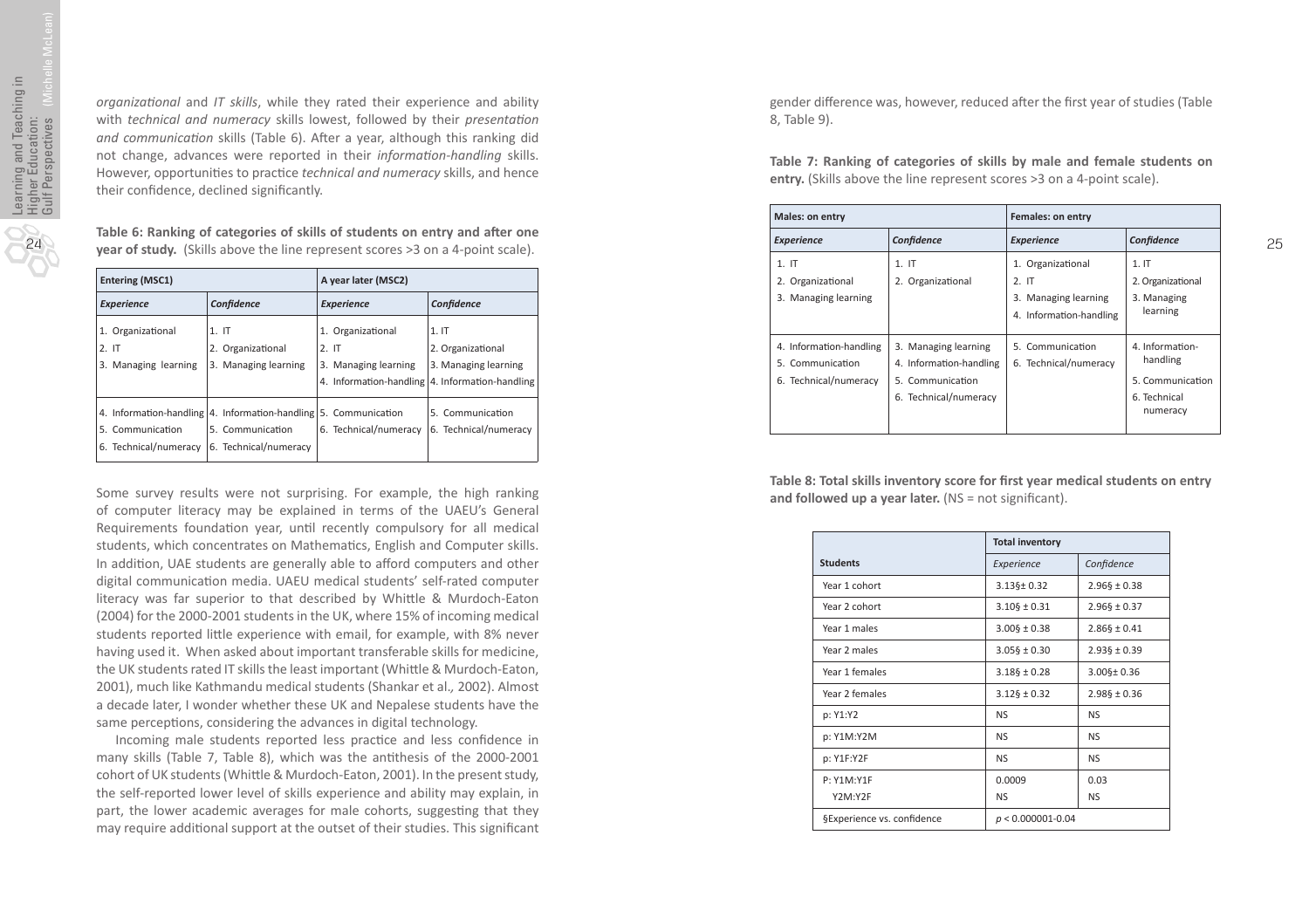**Table 9: Ranking of categories of skills of medical students a fter the first year of studies.** (Skills above the line represent scores >3 on a 4-point scale).

| Males: after one year                                                           |                                                                                 | Females: after one year                                                      |                                                                                     |
|---------------------------------------------------------------------------------|---------------------------------------------------------------------------------|------------------------------------------------------------------------------|-------------------------------------------------------------------------------------|
| <b>Experience</b>                                                               | Confidence                                                                      | <b>Experience</b>                                                            | Confidence                                                                          |
| $1.1$ T<br>2. Organizational<br>3. Managing learning<br>4. Information-handling | $1.$ IT<br>2. Organizational<br>3. Managing learning<br>3. Information-handling | 1. Organizational<br>2.1T<br>3. Managing learning<br>4. Information-handling | 1.1T<br>2. Organizational<br>3. Managing<br>learning<br>4. Information-<br>handling |
| 5. Communication<br>6. Technical/numeracy                                       | 5. Communication<br>6. Technical/numeracy                                       | 5. Communication<br>6. Technical/numeracy                                    | 5. Communication<br>6. Technical/<br>numeracy                                       |

This audit has provided useful informa tion about the skills level of incoming students and what skills students perceive themselves as developing over the first academic year. Interestingly, their progress in information-handling and some presenta tion and communica tion skills (e.g. essays, oral presenta tions) was generally not directly related to disciplines, but rather to the activities planned in a Medical Communication and Study Skills course that runs in parallel with the biomedical disciplines (i.e. 'bolt-on' and not advocated). The data suggest that even after a year, students still lack confidence in their technical and numeracy skills. In fact, prac tice with and con fidence in these skills declined, especially *"calcula tions",* which should be of concern. Doctors are required, for example, to calculate drug doses and fluid volume replacements, and calculation errors could be life-threatening.

#### *Research opportuni ties in generic a ttributes*

Considerable research opportunities exist in the GCC countries in terms of research involving "ideal" or "employable" graduate a ttributes. We could start with some action research in which we can question our practice, for example, our espoused theory vs. our theory in practice, or identifying where we teach these skills and how best we can assess them. Other research, perhaps in conjunction with students, could canvas the private business sector about the skills required to be successful in the present context, or inves tigate whether discipline di fferences exist in the teaching and learning of graduate a ttributes.

#### **CONCLUSIONS**

Whether we like it or not, at some point, each university and college in the

UAE (and other Gulf countries) will probably need to de fine the capabili ties of its graduates if Na tionals are to be developed as leaders in the various professional sectors. Once policies are in place (and they probably will be shortly), the ultimate responsibility for ensuring that these skills and a ttributes are developed in learners lies with individual discipline teachers, who will have to demonstrate that students have achieved the adver tised outcomes. It is rumoured that a na tional quali fica tions framework will be implemented in the next year (Baker, pers. comm.). Each institution would therefore be required to document programme outcomes within this framework. This would be an excellent vehicle for ensuring a compendium of agreed upon capabili ties of graduates who will become tomorrow's UAE leaders. Al-Mutawa (2010) has urged loyal UAE ci tizens to contribute to the development of the country's future through e ffort and crea tivity, supported by a modern educa tion system.

# REFERENCES

Al-Awadhi, N. (2010). UAE must develop its human capital. *Gulf News*, 1 February 2010. Accessed 28 February 2010 at

http://gulfnews.com/opinions/columnists/uae-must-develop-its-humancapital-1.576499

Al-Mutawa, M.A. (2010). Educa tion opens closed doors. *Gulf News*. Accessed 1 March 2010 at h ttp://gulfnews.com/opinions/columnists/educa tionopens-closed-doors-1.589530

Al-Shaiba, A. (2010). A milestone for Emira tisa tion. *Gulf News*. Accessed 1 March 2010 at h ttp://gulfnews.com/opinions/columnists/a-milestone-foremiratisation-1.2402

Archer, W. and Davison, J. (2008). *Graduate Employability: What graduates*  think and want? London: Council for Industry and Higher Education.

Baker, D. (pers. comm.). Dean, College of Humani ties and Social Sciences, United Arab Emirates University.

Barrie, S.C. (2003). *Concep tions of generic graduate a ttributes: a phenomenographic inves tiga tion of academics' understanding of generic graduate a ttributes in the context of contemporary university courses and teaching.* PhD thesis, University of Technology, Sydney.

Barrie, S.C. (2004). A research-based approach to generic graduate a ttributes. *Higher Educa tion Research & Development* 23(3):261-275.

Barrie, S.C. (2006). Understanding what we mean by the generic attributes of graduates. *Higher Educa tion* 51: 215-241.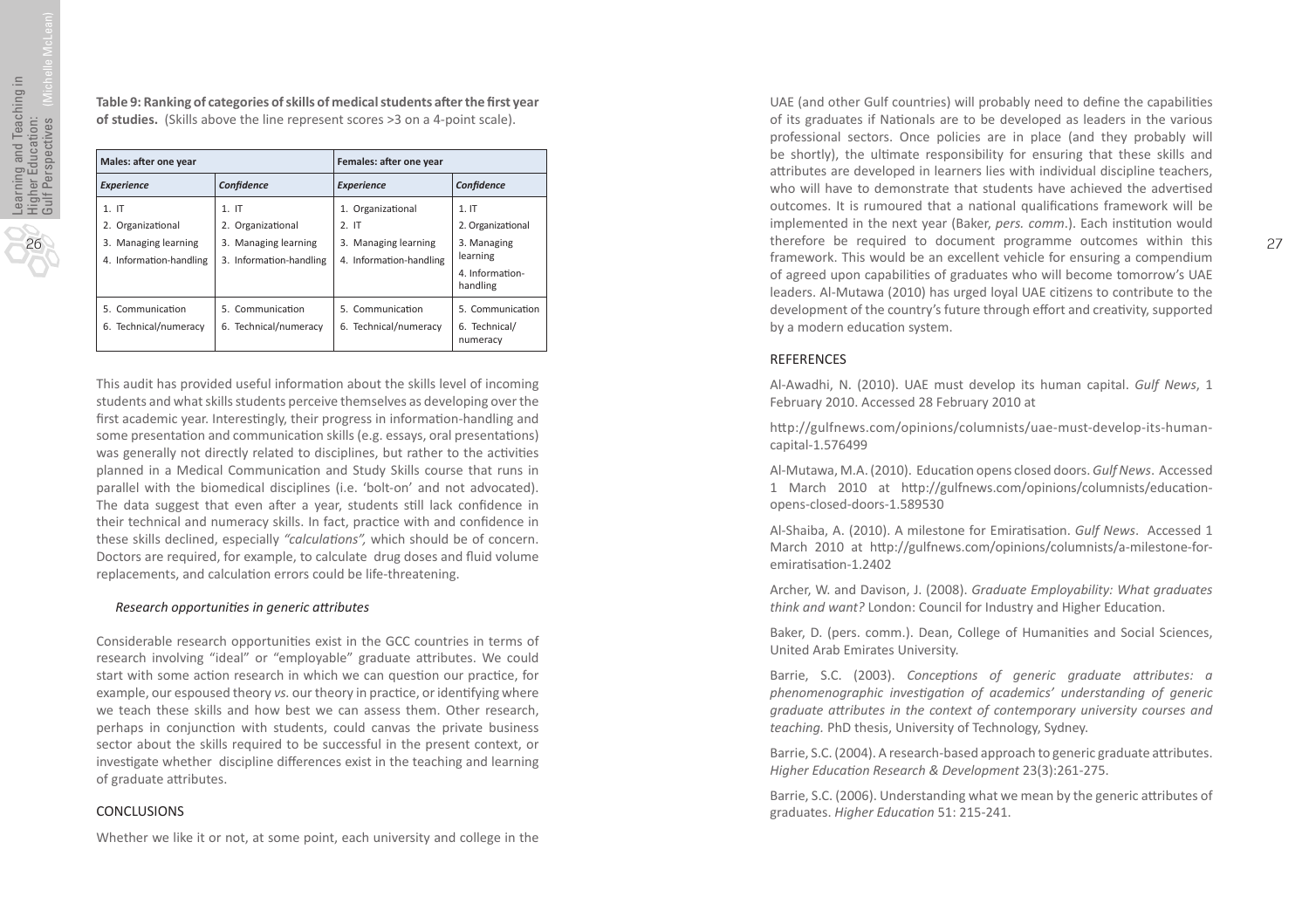Barrie, S.C. (2007). A conceptual framework for the teaching and learning of generic graduate a ttributes. *Studies in Higher Educa tion* 32(4):439-458.

Bath, D., Smith, C., Stein, S. & Swann, R. (2004). Beyond mapping and embedding graduate attributes: bringing together quality assurance and ac tion learning to create a validated and living curriculum. *Higher Educa tion Research & Development,* 23(3): 313-328.

Bowden, J., Hart, G., King, B., Trigwell, K. & Wa tts, O. (2000). Generic capabili ties of ATN University graduates. Accessed 2 February 2010 at h ttp:// www.clt.uts.edu.au/ATN.grad.cap.project.index.html

Crebert, G. (2002). Institutional research into generic skills and graduate attributes: Constraints and dilemmas. International Lifelong Learning Conference, Queensland: Yeppoon, June 2002. Accessed 12 February 2010 at h ttp://citeseerx.ist.psu.edu/viewdoc/download?doi=10.1.1.129.5648&re p=rep1&type=pdf

Crebert, G., Bates, M., Bell, B., Patrick, C. & Cragnolini, V. (2004). Developing generic skills at university, during work placement and in employment: graduates' percep tions. *Higher Educa tion Research & Development* 23(2):147-165.

Emirates News (2010). 27 February, 2010. Accessed 3 March 2010 at h ttp:// www.dubaimedia.ae/Media/view/57446

European Ministers of Education. (1999). The Bologna Declaration. Accessed 12 February 2010 at h ttp://www.bologna-berlin2003.de/pdf/bologna\_ declara tion.pdf

Finn, B. (Chair) (1991). *Young People's Par ticipa tion in Post-compulsory*  Education and Training. Report of the Australian Education Council Review Commi ttee. Canberra: Australian Government Publishing Service.

Goodli ffe, T. (2005). Personal development planning: addressing the skills gap for engineers in Oman. 2(1). http://www.zu.ac.ae/lthe/vol2no1/lthe02\_03. html

Higher Colleges of Technology (HCT). (2009). *Prospectus 2009-2010*. UAE: Higher Colleges of Technology.

Higher Educa tion Council of Australia (HEC). (1992). *Achieving Quality. Higher Educa tion Council. Na tional Board of Employment, Educa tion and Training.* Canberra: Australian Government Press.

James, B., Lefoe, G. and Hadi, M. (2004). Working 'through' graduate attributes: A bottom-up approach. HERDSA conference. Accessed 2 February 2010 at h ttp://www.herdsa.org.au/wp-content/uploads/conference/2004/ PDF/P022-jt.pdf

Johnson, R. (pers. comm). Assistant Dean, College of Humani ties and Social Science, United Arab Emirates.

Jones, A. (2009a). Redisciplining generic attributes: the disciplinary context in focus. *Studies in Higher Educa tion* 34(1):85-100.

Jones, A. (2009b). Generic attributes as espoused theory: the importance of context. *Higher Educa tion* 58(7):175-191.

Kavanagh, M.H. & Drennan, L. (2008). What skills and a ttributes does an accoun ting graduate need? Evidence from student percep tions and employer expecta tions. *Accoun ting & Finance* 48(2):279-300.

Leggett, M., Kinnear, A., Boyce, M. & Bennett, I. (2004). Student and staff percep tions of the importance of generic skills in science. *Higher Educa tion Research & Development* 23(3):295-312.

Mayer, E. (Chair) (1992). *The Key Competencies.* Melbourne: Australian Educa tional council and Ministers for Voca tional Educa tion, Employment and Training.

Monash University (n.d.). Monash Graduate Attributes Policy. Accessed 12 February 2010 at h ttp://www.policy.monash.edu/policy-bank/academic/ educa tion/management/monash-graduate-a ttributes-policy.html

Na tional Commission for Academic Accredita tion and Assessment, Saudi Arabia (n.d.). *Program Specifica tion.* Accessed 12 February 2010 at h ttp:// www.kau.edu.sa/search.aspx?Lng=en&SrchTxt=Program%20speci fica tion

National Committee of Enquiry into Higher Education. (1997). The Dearing *Report.* London: HMSO.

Queensland University of Technology. Accessed 12 February 2010 at h ttp:// www.clt.uts.edu.au/QUT.social.science.html

Randeree, K. (2009). Strategy, policy and practice in the nationalization of human capital: 'Project Emira tisa tion'. *Research and Prac tice in Human Resource Management* 17(1):71-91.

Rogers, G. & Mentkowski, M. (2004). Abilities that distinguish the effectiveness of five-year alumna performance across work, family and civic roles: a higher educa tion valida tion. *Higher Educa tion Research & Development* 23(3):347- 274.

Scoufis, M. (2000). Graduate attributes projects: A focus for grass roots change in teaching and learning practices. In A. Herman and M.M. Kulsi (Eds). *Flexible Futures in Ter tiary Teaching*. Proceedings of the 9th Annual Teaching Learning Forum, 2-4 February 2000. Perth: Cur tin University of Technology. Accessed 12 February 2010 at http://lsn.curtin.edu.au/tfl/tfl2000/scoufis. html